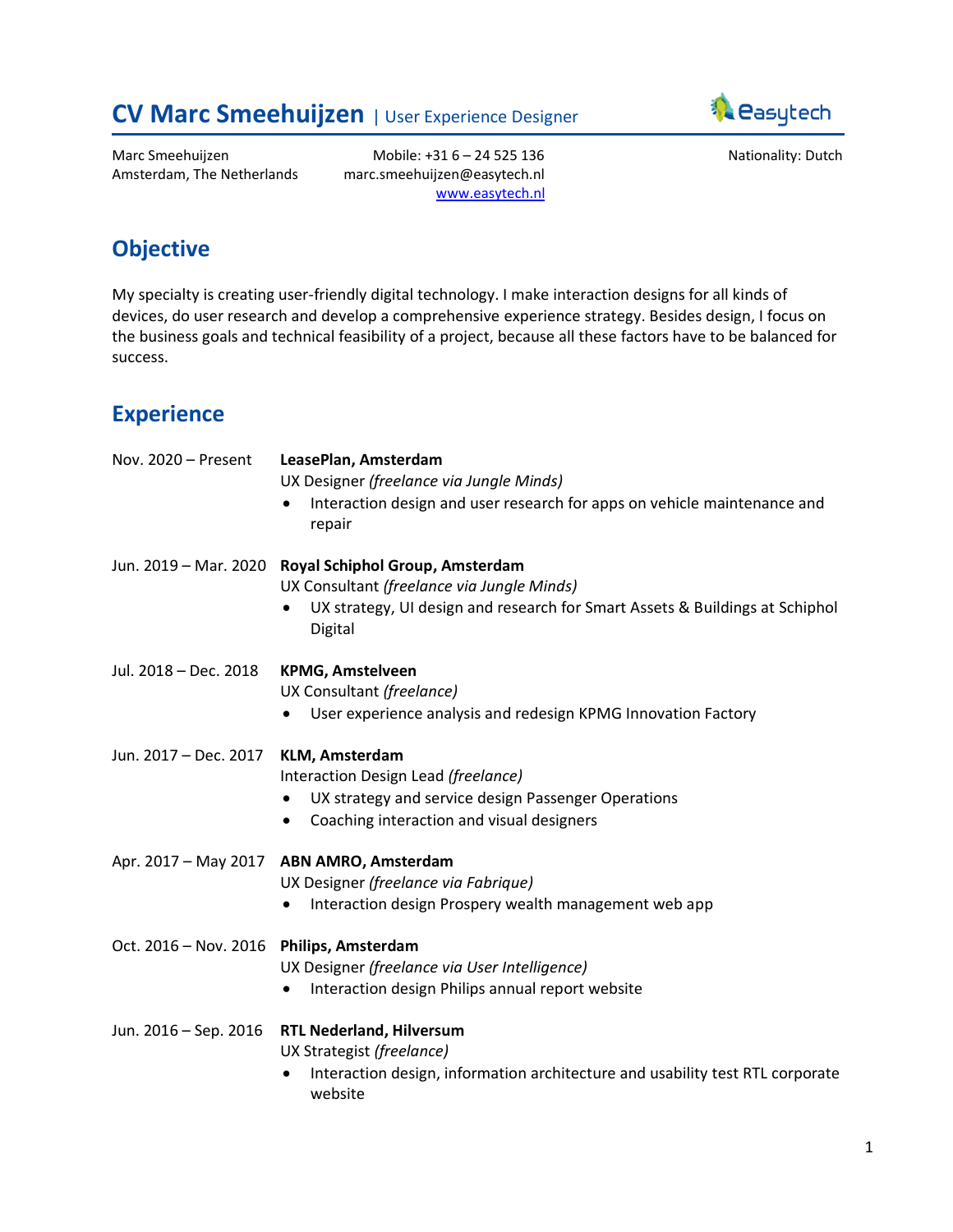

|                                         | UX Designer (freelance via User Intelligence)<br>Redesign Philips homepage navigation and design Philips support journey                                                                                                                                    |
|-----------------------------------------|-------------------------------------------------------------------------------------------------------------------------------------------------------------------------------------------------------------------------------------------------------------|
| Feb. 2015 - Oct. 2015                   | ING, Amsterdam<br>UX Designer (freelance)<br>Interaction design business financing tool and payment services portal for<br>webshops<br>Customer journey analysis new business clients<br>٠                                                                  |
| Oct. 2012 - Jun. 2014                   | <b>ING, Amsterdam</b><br>UX Designer (freelance via Informaat)<br>Interaction design SEPA payments, Mijn ING homepage, Mobile commerce,<br>Savings accounts, Credit applications and iDEAL<br>Usability test Mijn ING homepage and Investments<br>$\bullet$ |
|                                         | Dec. 2011 - Oct. 2012 United Academics, Amsterdam<br>Content Writer (freelance)<br>Writing popular science features for United Academic's online magazine<br>٠                                                                                              |
| Nov. 2010 - Jun. 2011 Knab, Amsterdam   | Interaction Designer (freelance via Virtual Affairs)<br>Interaction design Payment and Savings<br>$\bullet$<br><b>Usability test Payment</b><br>٠                                                                                                           |
| Feb. 2010 - Apr. 2010 ZyLAB, Amsterdam  | User Researcher (freelance via Okapion)<br>Usability consultancy for ZyLAB's Legal Review web application                                                                                                                                                   |
|                                         | Sep. 2009 - Nov. 2009 Van Lanschot Chabot, Den Bosch<br>Interaction Designer (freelance via Backbase)<br>Interaction design web application insurance intermediary                                                                                          |
| Jan. 2009 - May 2009                    | Innovam, Nieuwegein<br>Usability Specialist (freelance via Nubiko)<br>Profiling end-users, expert review and usability test iBKI's web application<br>for exam registration                                                                                 |
| Feb. 2006 - Dec. 2008 Logica, Rotterdam | Lead User Experience<br>Interaction design for DJI (Dutch National Agency of Correctional<br>$\bullet$<br>Institutions), Logica Telecom and ICTU (Dutch Electronic Government<br>Institution)<br>User research for ING, Shell and Dutch Tax Office          |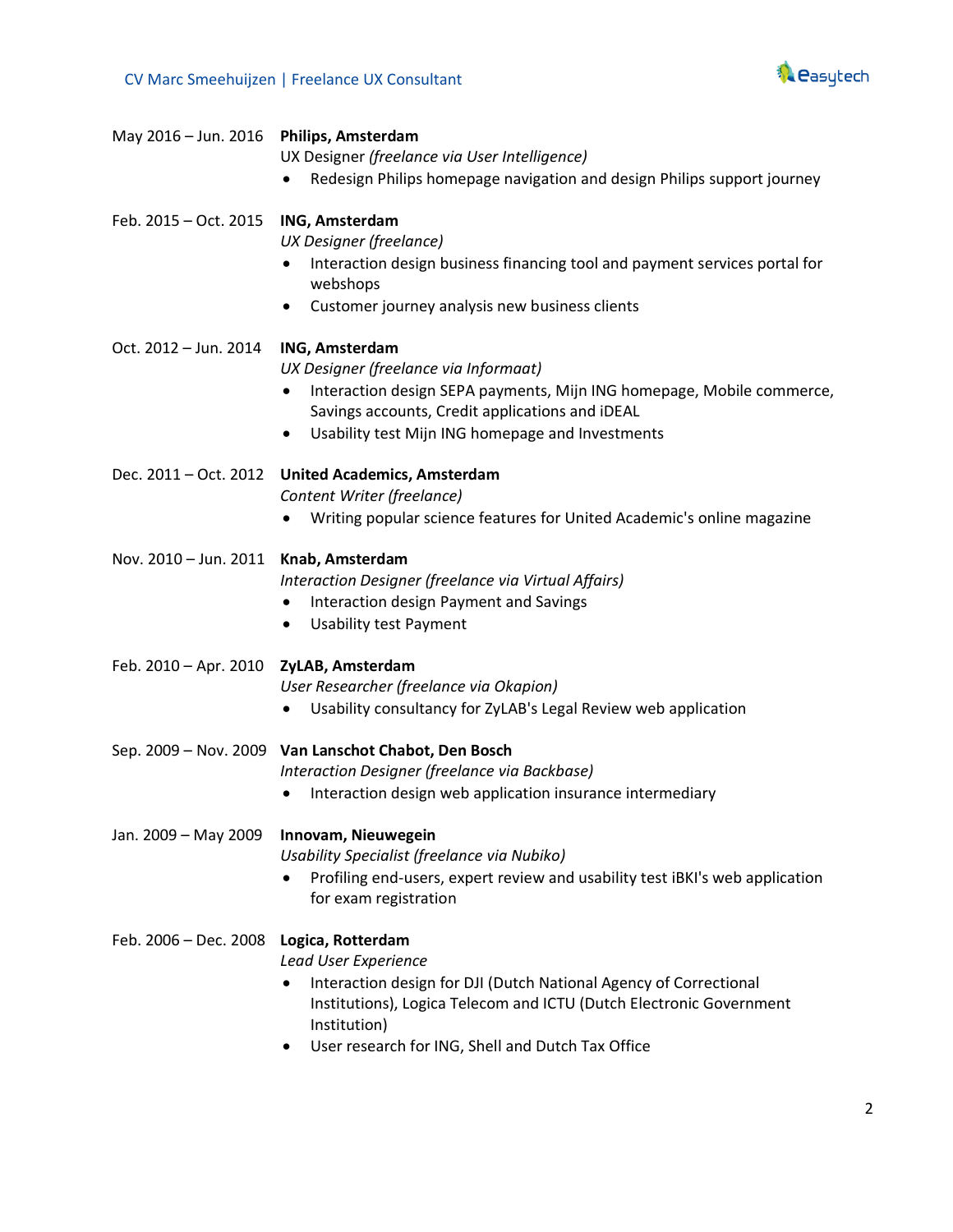

• Advising and mentoring 10 junior interaction designers and user researchers

### Mar. 2003 – Nov. 2004 **Erasmus Medical Center, Rotterdam**

*Information Analyst*

- Requirements analysis for LiverDoc, an online consultation system for liver diseases (internet start-up in Erasmus MC business incubator)
- Creation of data privacy and security policy
- Usability test LiverDoc with medical doctors

Aug. 2000 - Feb. 2001 **TNO – Human Factors, Soesterberg** *Human Factors Engineer*

- Creating usability guidelines for UWISH, a TNO web navigation assistant
- Researching online shopping behavior for Albert Heijn (Dutch supermarket chain)

## **Education**

| $1995 - 2000$ | <b>University of Amsterdam</b>                                                                                                                                             |
|---------------|----------------------------------------------------------------------------------------------------------------------------------------------------------------------------|
|               | M.A. Cognitive Psychology                                                                                                                                                  |
|               | Thesis - "Computer Animation and Learning"<br>$\bullet$                                                                                                                    |
|               | Internship: University of Oregon, USA (3 months): usability study genetics<br>$\bullet$<br>web application                                                                 |
|               | Internship: Microsoft in Redmond, USA (3 months): usability study MS<br>$\bullet$                                                                                          |
|               | Office help system                                                                                                                                                         |
| 1991 - 1996   | <b>University of Amsterdam</b>                                                                                                                                             |
|               | M.S. Medical Information Science                                                                                                                                           |
|               | Thesis - "Use of Relational Databases for Tracking Educational Experiences<br>$\bullet$<br>and Objectives"                                                                 |
|               | Internship: Medical College of Georgia, USA (5 months): development of<br>$\bullet$<br>two relational database systems for physicians in training and diabetes<br>patients |

### **Skills**

- Strategy consultancy (incl. service design, customer journeys, concepting, coaching junior designers)
- Interaction design (incl. wireframing, prototyping, UI design, responsive design, information architecture)
- User research (incl. usability testing, expert reviews, paper prototyping, fieldstudies, personas, accessibility testing, A/B testing, analytics)